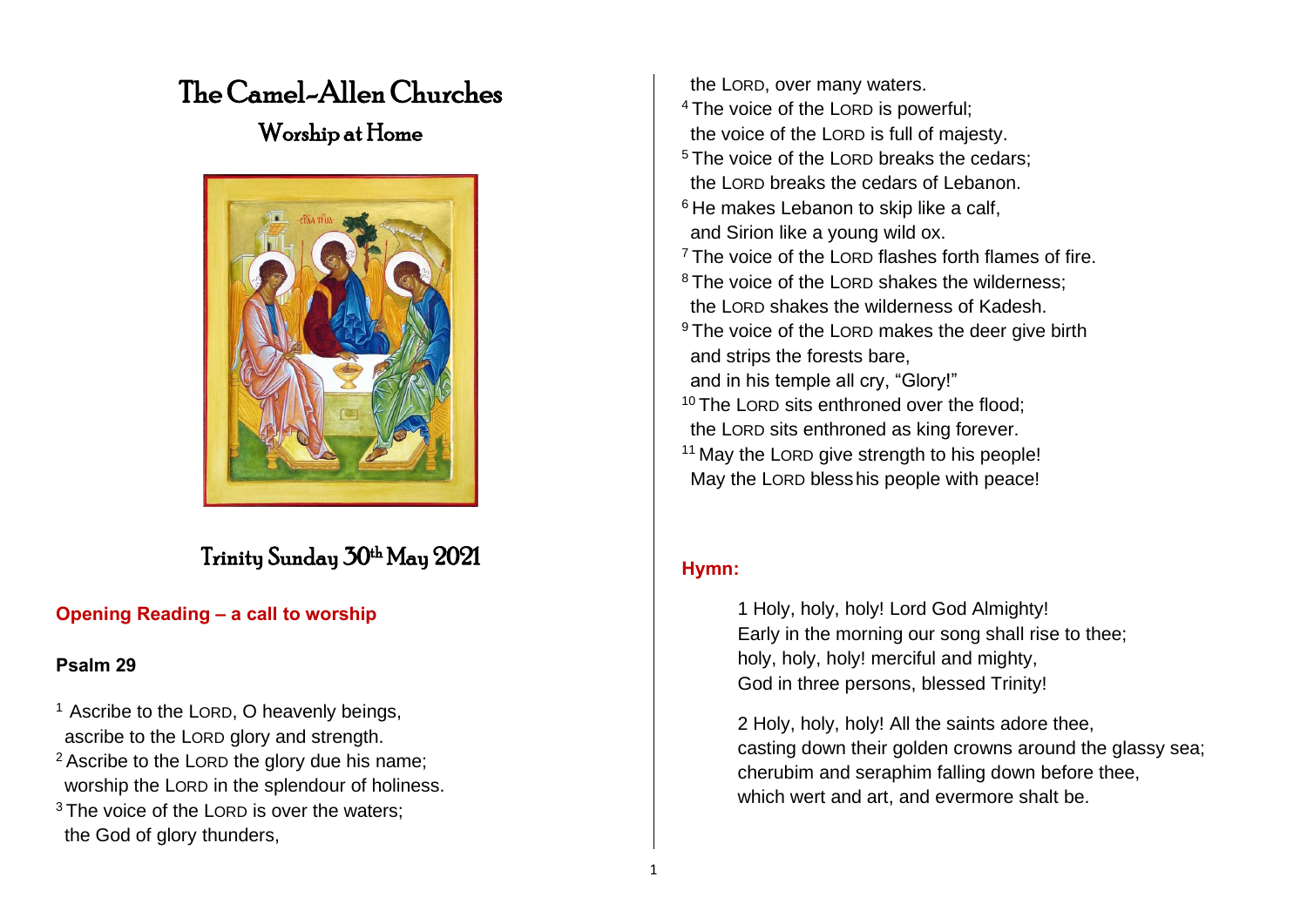3 Holy, holy, holy! Though the darkness hide thee, though the eye made blind by sin thy glory may not see, only thou art holy; there is none beside thee, perfect in power, in love, and purity.

4 Holy, holy, holy! Lord God Almighty! All thy works shall praise thy name, in earth and sky and sea; holy, holy, holy! merciful and mighty, God in three persons, blessed Trinity!



#### **Confession**

Let us bring to mind our sin, our failure to value the love of others and our failure to love as Christ has loved us.

Your love gives us life: we fail to live as your children. Lord have mercy

*All* **Lord, have mercy.**

You call us to do good: we seek our own good. Christ, have mercy

*All* **Christ, have mercy.**

You hear us when we cry for help: we ignore the cries of others. Lord have mercy

*All* **Lord, have mercy.**

#### **Receiving God's forgiveness...**

May the God of love and power, forgive *us* and free *us* from *our* sins heal and strengthen *us* by his Spirit, and raise *us* to new life in Christ our Lord. **Amen**

### **The Collect** We spend a moment In silent prayer and say the special prayer for this day…

Holy God, faithful and unchanging: enlarge our minds with the knowledge of your truth, and draw us more deeply into the mystery of your love, that we may truly worship you, Father, Son and Holy Spirit, one God, now and for ever. Amen



2

## LISTENING FOR GOD'S WORD

#### **Reading Romans 8.12-17**

 $12$  So then, brothers and sisters, we are debtors, not to the flesh, to live according to the flesh—  $^{13}$  for if you live according to the flesh, you will die; but if by the Spirit you put to death the deeds of the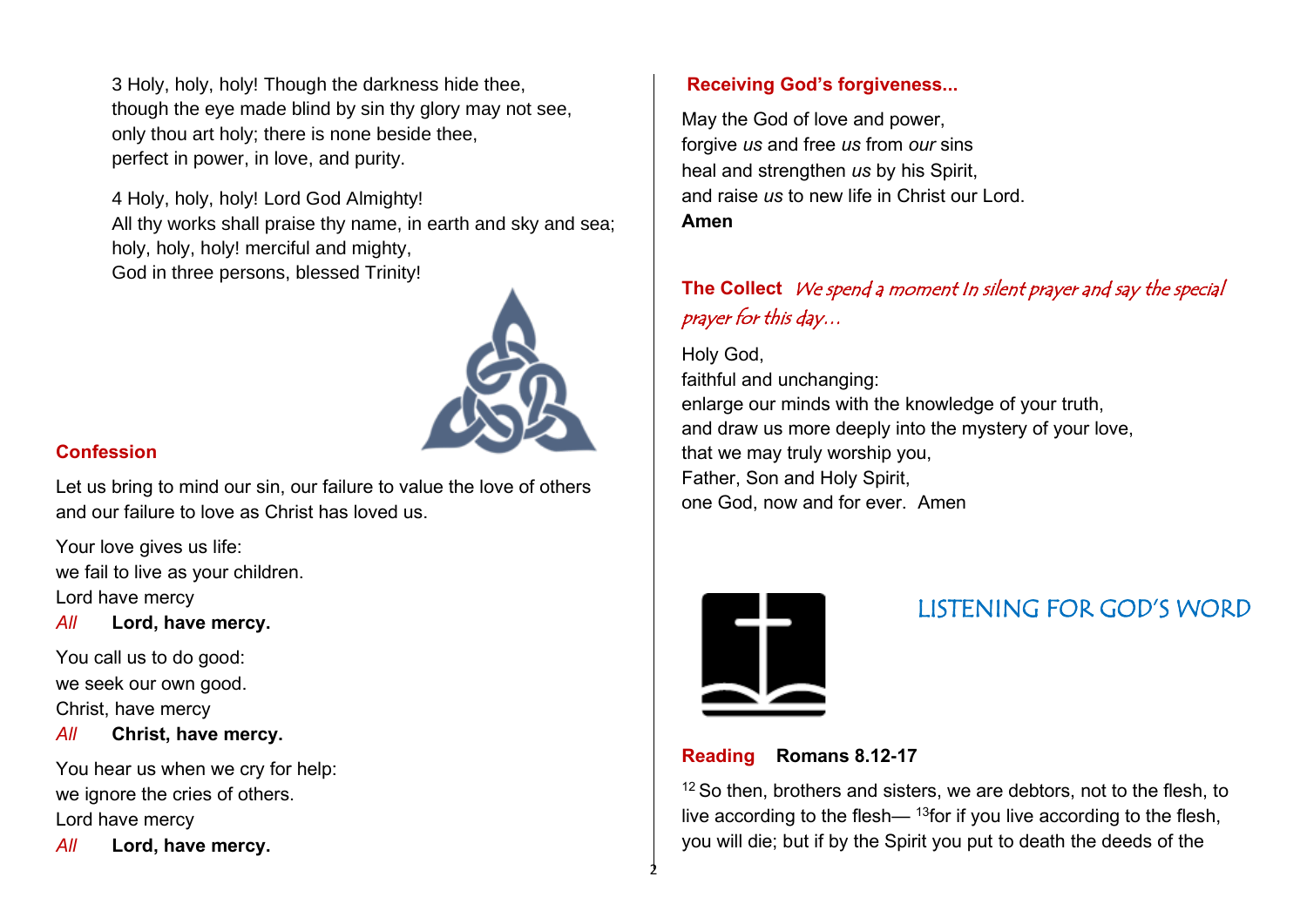body, you will live. <sup>14</sup>For all who are led by the Spirit of God are children of God. <sup>15</sup>For you did not receive a spirit of slavery to fall back into fear, but you have received a spirit of adoption. When we cry, 'Abba! Father!' <sup>16</sup>it is that very Spirit bearing witness with our spirit that we are children of God, <sup>17</sup>and if children, then heirs, heirs of God and joint heirs with Christ—if, in fact, we suffer with him so that we may also be glorified with him.



**Hymn** (*St Patrick's Breastplate – sing or read as a prayer/poem)*

1 I bind unto myself today the strong name of the Trinity by invocation of the same, the Three in One and One in Three.

2 I bind this day to me forever, by power of faith, Christ's incarnation, his baptism in the Jordan river, his death on cross for my salvation; his bursting from the spiced tomb,

his riding up the heavenly way, his coming at the day of doom, I bind unto myself today.

3 I bind unto myself the pow'r of the great love of the cherubim; the sweet 'Well done' in judgement hour, the service of the seraphim, confessors' faith, apostles' word, the patriachs' prayers, the prophets' scrolls, all good deeds done unto the Lord, and purity of faithful souls.

4 Christ be with me, Christ within me, Christ behind me, Christ before me, Christ beside me, Christ to win me, Christ to comfort and restore me. Christ beneath me, Christ above me, Christ in quiet, Christ in danger, Christ in hearts of all that love me, Christ in mouth of friend and stranger.

5 I bind unto myself the name, the strong name of the Trinity by invocation of the same, the Three in One and One in Three, of whom all nature has creation, eternal Father, Spirit, Word. Praise to the Lord of my salvation; salvation is of Christ the Lord! Amen

3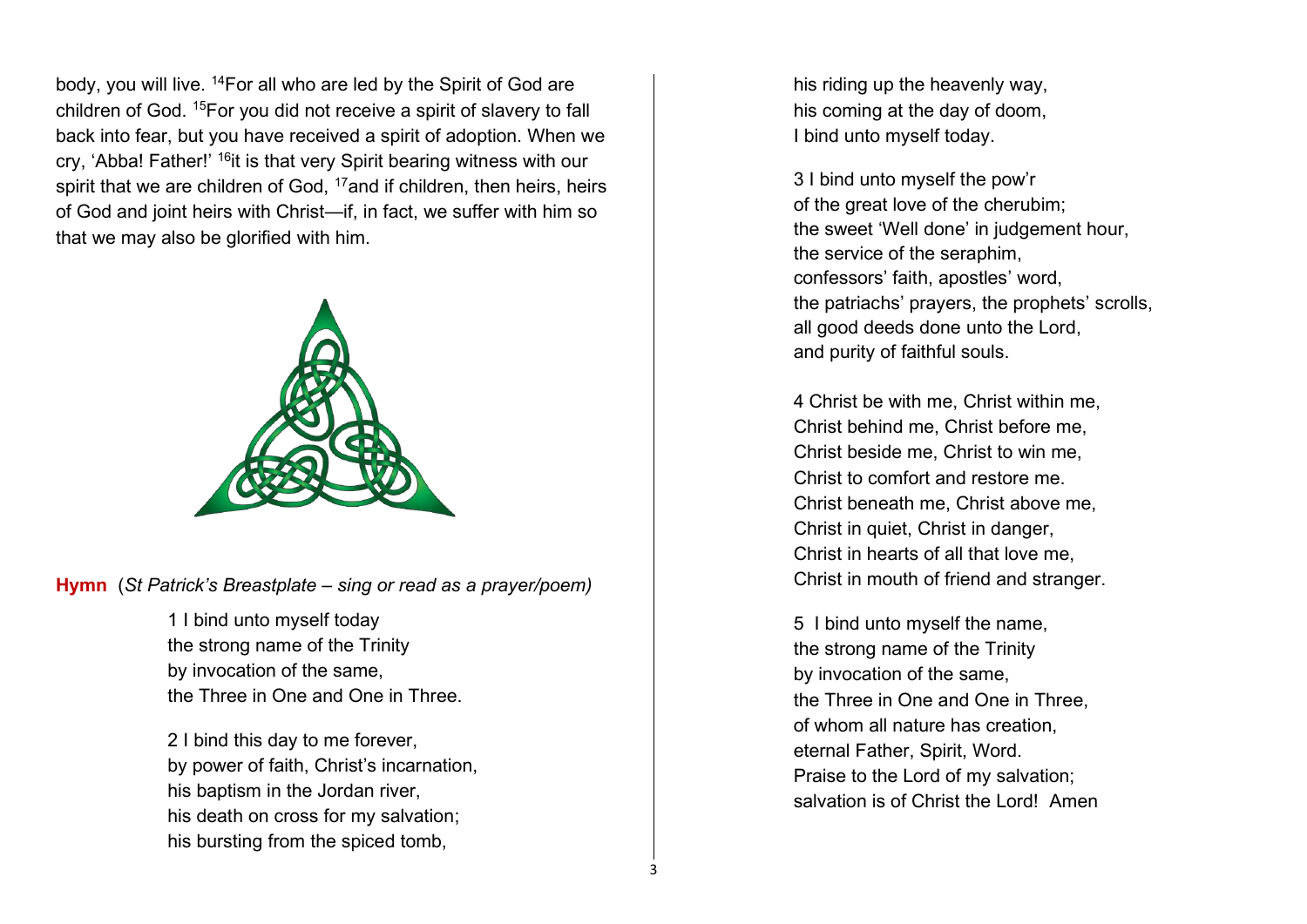#### **Gospel Reading John 3. 1-17**

Now there was a man of the Pharisees named Nicodemus, a ruler of the Jews. <sup>2</sup> This man came to Jesus by night and said to him, "Rabbi, we know that you are a teacher come from God, for no one can do these signs that you do unless God is with him." <sup>3</sup> Jesus answered him, "Truly, truly, I say to you, unless one is born again<sup>[\[b\]](https://www.biblegateway.com/passage/?search=John+3&version=ESV#fen-ESV-26113b)</sup> he cannot see the kingdom of God."  $4$  Nicodemus said to him, "How can a man be born when he is old? Can he enter a second time into his mother's womb and be born?" <sup>5</sup> Jesus answered, "Truly, truly, I say to you, unless one is born of water and the Spirit, he cannot enter the kingdom of God. <sup>6</sup> That which is born of the flesh is flesh, and that which is born of the Spirit is spirit. <sup>7</sup> Do not marvel that I said to you, 'You<sup>[\[d\]](https://www.biblegateway.com/passage/?search=John+3&version=ESV#fen-ESV-26117d)</sup> must be born again.'  $8$  The wind blows where it wishes, and you hear its sound, but you do not know where it comes from or where it goes. So it is with everyone who is born of the Spirit."

9 Nicodemus said to him, "How can these things be?" <sup>10</sup> Jesus answered him, "Are you the teacher of Israel and yet you do not understand these things? <sup>11</sup> Truly, truly, I say to you, we speak of what we know, and bear witness to what we have seen, but you do not receive our testimony. <sup>12</sup> If I have told you earthly things and you do not believe, how can you believe if I tell you heavenly things? <sup>13</sup> No one has ascended into heaven except he who descended from heaven, the Son of Man. <sup>14</sup> And as Moses lifted up the serpent in the wilderness, so must the Son of Man be lifted up, <sup>15</sup> that whoever believes in him may have eternal life.

<sup>16</sup> "For God so loved the world, that he gave his only Son, that whoever believes in him should not perish but have eternal

life. <sup>17</sup> For God did not send his Son into the world to condemn the world, but in order that the world might be saved through him.



#### **Reflection**

Today we mark Trinity Sunday, hot on the heels of the Church's birthday celebrations of last week's Pentecost. Then celebration and joy as, with the empowering of the Holy Spirit, the Church was born and the Good News of Christ was shared in so many languages that everyone had chance to hear of Jesus' life and hope and love. Today is a mystery; each year, preachers seek to plumb the depths of the Trinity, 'Three in One and One in Three'; and each year we are wise to accept that this is God's mystery, beyond human understanding and description. Let's turn instead to today's Gospel reading, described as 'the most famous conversation in the Bible'.

He spends his days gathered with the other religious leaders, doing what religious leaders do: discussing God. Pharisees converse, debate, solve puzzles, resolve dilemmas; with their lives dedicated to the Law they discuss reaching God, pleasing God, appeasing God.

Nicodemus, however, having heard about and witnessed Jesus and his impact upon the crowds, is beginning to realise there is more to God than the Law and he wants to speak with Jesus himself; but he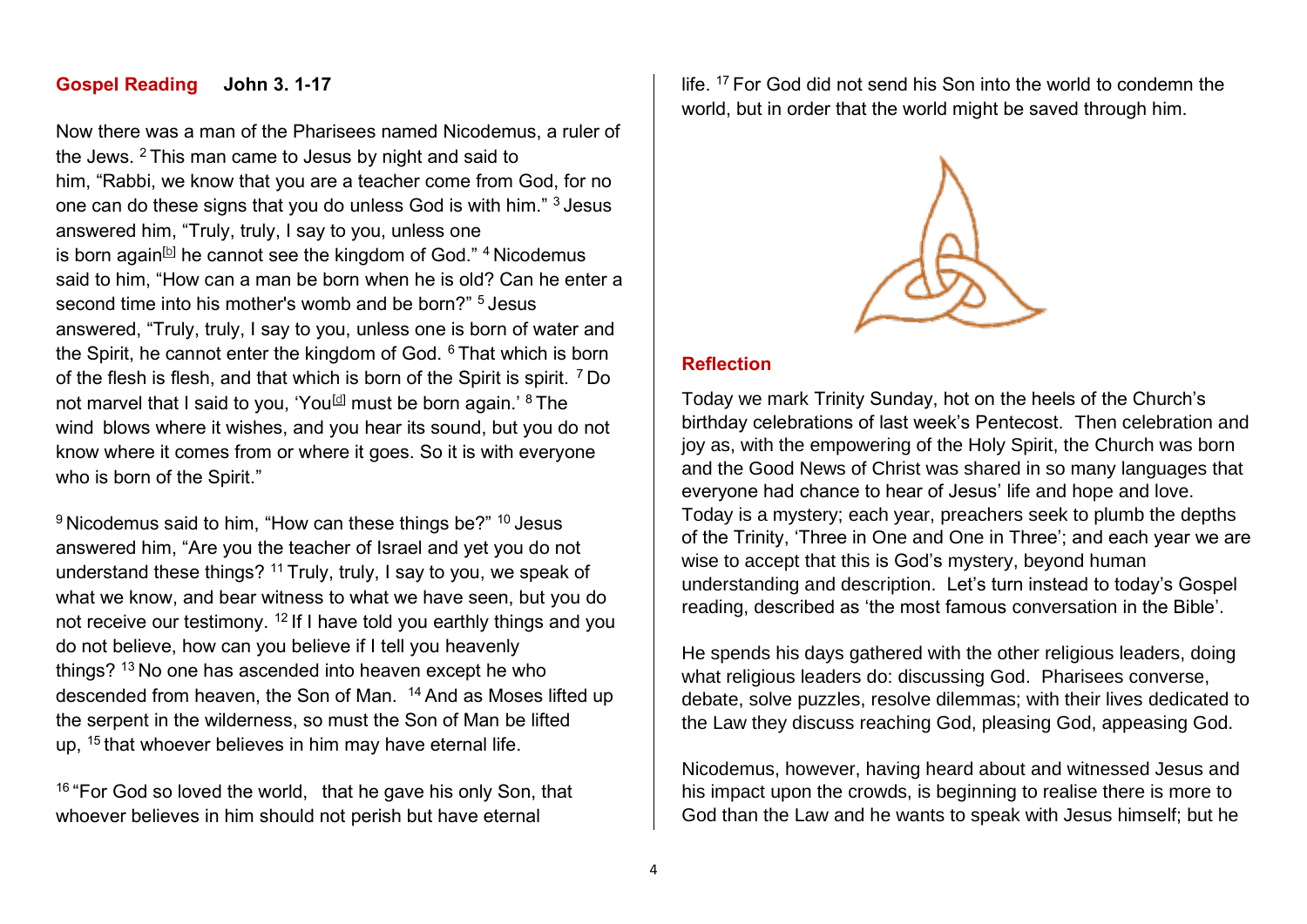can't possibly let his colleagues know, so he goes at night, in the dark.

Meeting Christ, he acknowledges Jesus is from God and God is with him. Jesus answers, 'Truly, truly I say to you…' or, 'You need to listen to this, this is really, really important…' Nicodemus, however, doesn't hear or understand when Jesus says, 'you must be born again.' - it is a whole new thing which seems confusing and difficult to get one's head around.

Contrary to Nicodemus' thoughts, Jesus is not talking about being born again as in starting all over, but being born of a different order, born from above. At first, this may sound as mysterious as the Trinity, but it doesn't need to.

Nicodemus meets Jesus in the dark – not only the physical night, but he is in darkness for, although he knows the Law inside out, living in God's light is not achieved through pleasing or appeasing him, nor anything else that we may try; our works don't work.

Being born again is not about putting life in reverse, having a second go at things [although many of might wish we could]. Being born again is a spiritual birth, a new-born heart is born of Heaven; not something we can wish, earn or create; rather a gift from God alone. When Nicodemus asks how can this be, Jesus lays before him the greatest diamond of hope ever…

> **For God so loved the world that he gave his only Son that whoever believes in him should not perish but have eternal life**

Twenty-four words; beginning with God, ending with life. Jesus urges us to do likewise. If we know nothing of the Bible, this is the place to begin. If we know everything in the Bible this is the place to return. Whoever we are, whatever we do, we all need this reminder; God's prescription for life in all its fullness is here:

> **God Loves God Gave We believe We live**

> > Amen

### DECLARING OUR FAITH

Let us affirm our common faith in Jesus Christ.

**We believe in God the Father, from whom every family in heaven and on earth is named.**

**We believe in God the Son, who lives in our heart through faith, and fills us with his love.**

**We believe in God the Holy Spirit, who strengthens us with power from on high.**

**We believe in one God, Father, Son and Holy Spirit. Amen** 

5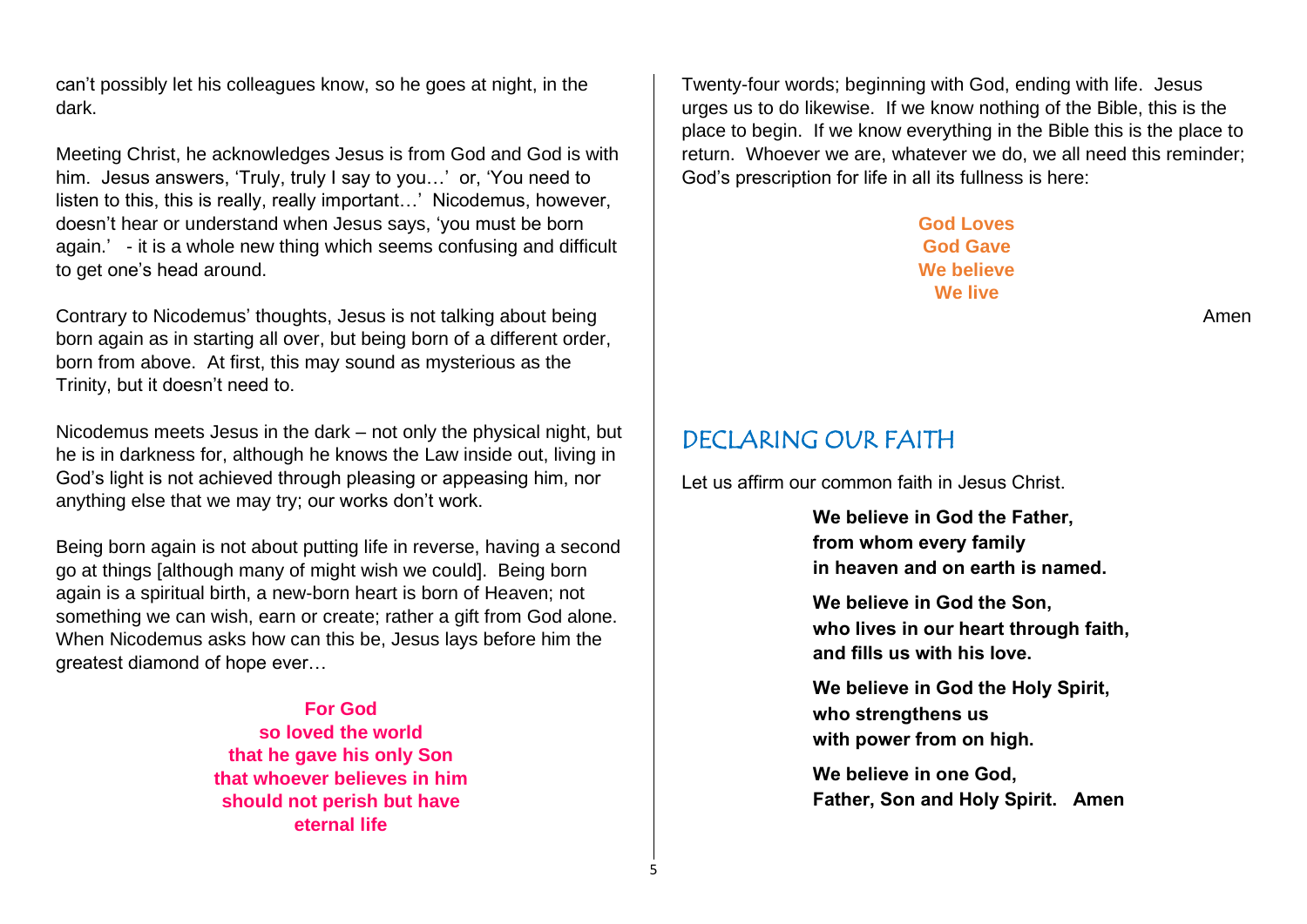*If you are following the service from St Teath on-line the choir will sing the hymn on page 9 instead of this one.* 

### **Hymn**

Immortal, invisible, God only wise, in light inaccessible hid from our eyes, most blessèd, most glorious, the Ancient of Days, almighty, victorious, Thy great name we praise.

Unresting, unhasting, and silent as light, nor wanting, nor wasting, Thou rulest in might; Thy justice like mountains high soaring above Thy clouds, which are fountains of goodness and love.

To all, life Thou givest, to both great and small; in all life Thou livest, the true life of all; we blossom and flourish as leaves on the tree, and wither and perish, but nought changeth Thee.

Great Father of glory, pure Father of light, Thine angels adore Thee, all veiling their sight; All laud we would render; O help us to see 'tis only the splendour of light hideth Thee.

Immortal, invisible, God only wise, in light inaccessible hid from our eyes, most blessed, most glorious, the Ancient of Days, almighty, victorious, Thy great name we praise.



### **Prayers of intercession**

Let us pray to the Father through the Son in the power of the Holy Spirit. Please add your own specific prayers for people and situations you know in each section…

Lord God may the church reflect your community and unity; may there be Godly harmony, shared ministry, mutual support and encouragement in the faith.

#### *Silence* May your will be done: **on earth as it is in heaven**

.Lord God, may the world's leaders seek not personal power but the public good; may conflict be faced honestly and needs recognised and met; may all our communities be built-up on what is good, true, just and right...

#### *Silence*

May your will be done: **on earth as it is in heaven**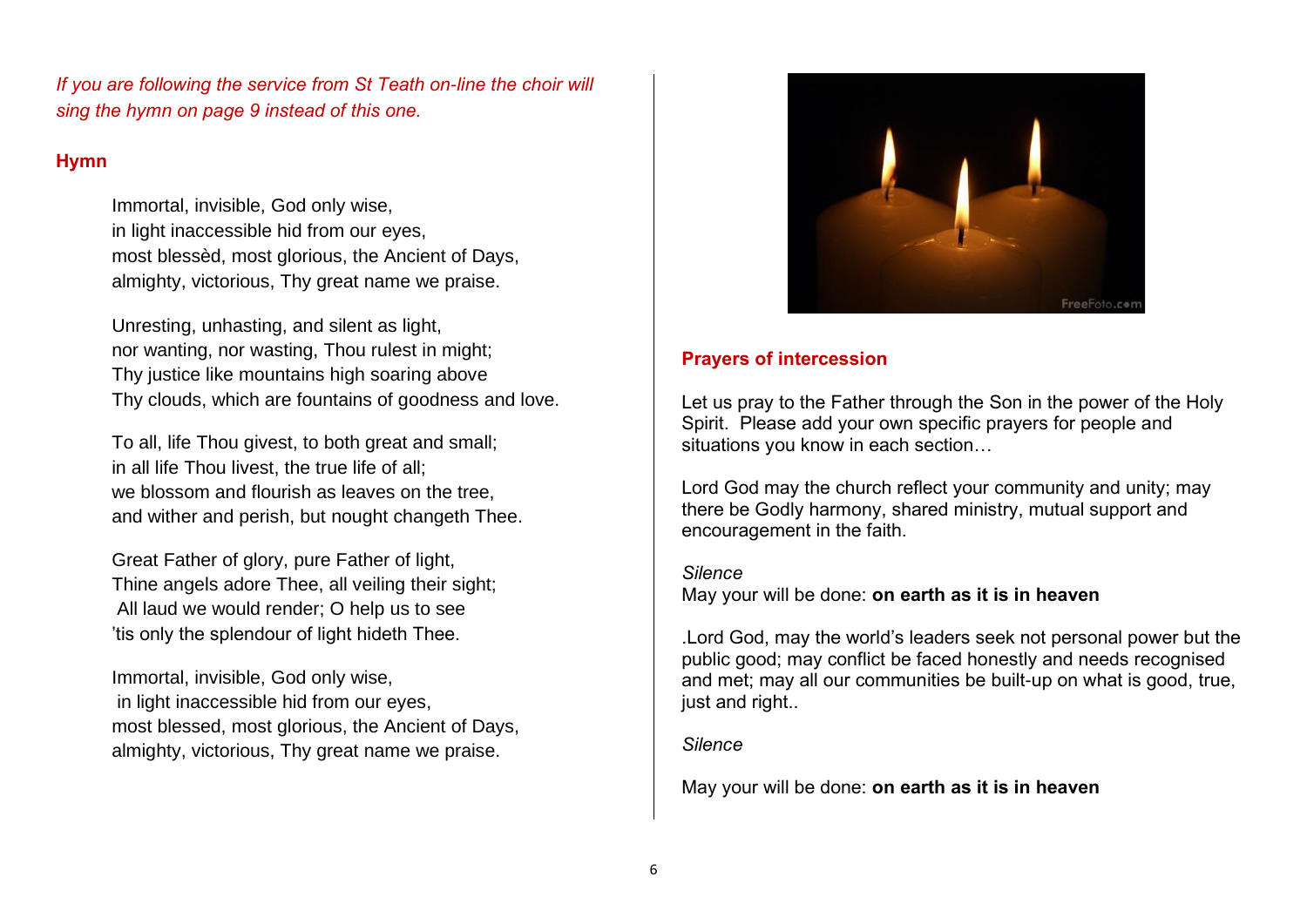Lord God, may there be love and respect for one another in every family; may there be mutual support and thoughtfulness, consideration and trust.

#### *Silence*

May your will be done: **on earth as it is in heaven**

Lord God may the hearts'cries for help be heard, and the fears quietened; may suffering be eased and guilt erased through your healing love.

### *Silence*

May your will be done: **on earth as it is in heaven**

Lord God, may those who have died, rise to new and eternal life, restored and free for ever.

#### *Silence*

May your will be done: **on earth as it is in heaven**

Lord God, we pour out to you our praise and wonder at the hidden mysterious holiness of your being, so full of glory and love,

Merciful Father, accept these prayer for the sake of your Son, our Saviour, Jesus Christ. **Amen.**



### **The Lord's Prayer**

Our Father, who art in heaven, hallowed be thy name; thy kingdom come; thy will be done; on earth as it is in heaven. Give us this day our daily bread. And forgive us our trespasses, as we forgive those who trespass against us. And lead us not into temptation; but deliver us from evil. For thine is the kingdom, the power and the glory, for ever and ever. Amen.

### **Hymn**

To God be the glory, great things he hath done: so loved he the world that he gave us his son, who yielded his life an atonement for sin, and opened the life-gate that all may go in.

 Praise the Lord, praise the Lord! let the earth hear his voice; Praise the Lord, praise the Lord! let the people rejoice; O come to the Father, through Jesus the Son, and give him the glory, great things he hath done!

Oh, perfect redemption, the purchase of blood, to ev'ry believer the promise of God. The vilest offender who truly believes, that moment from Jesus a pardon receives.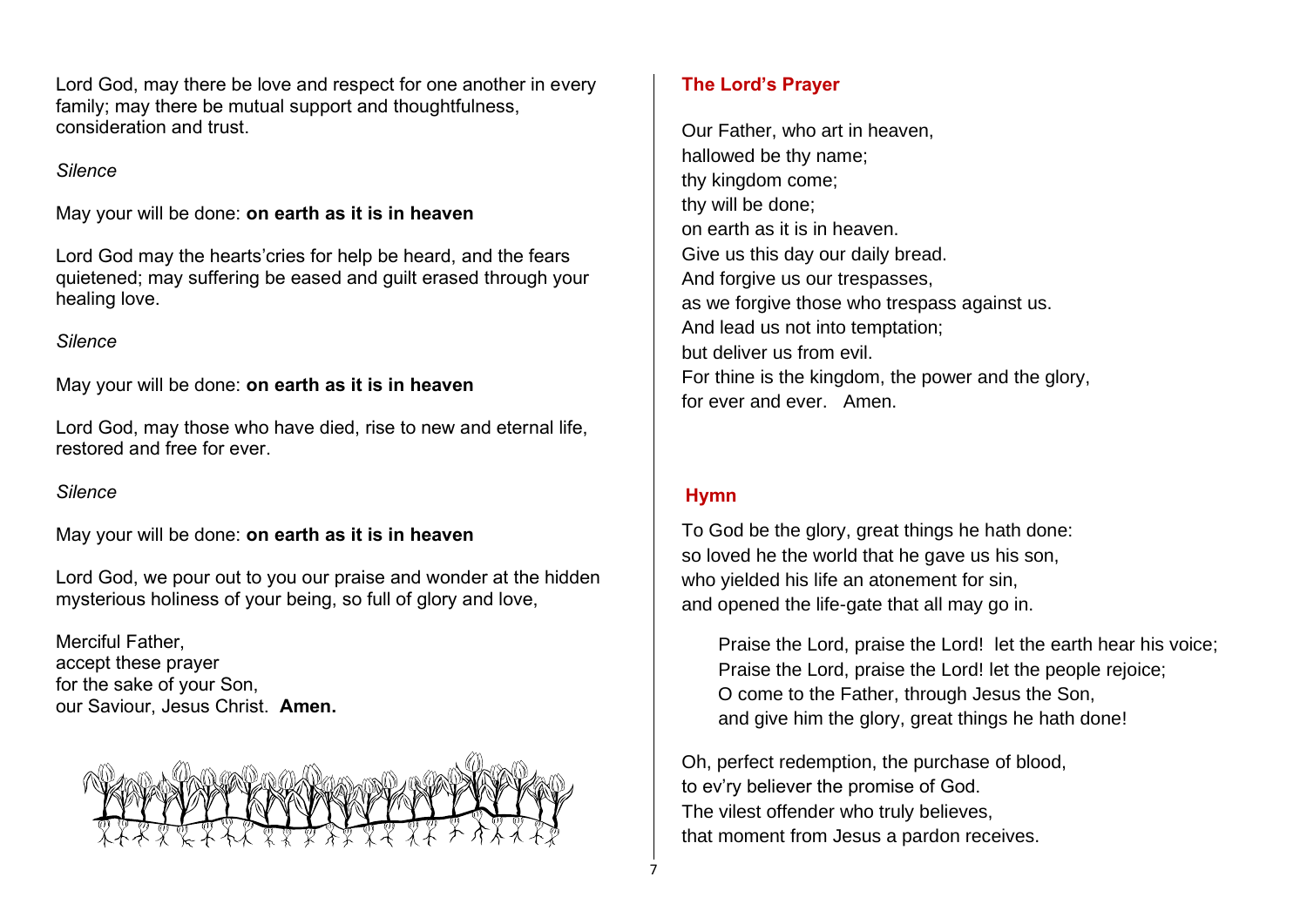Great things he hath taught us, great things he hath done, and great our rejoicing through Jesus the Son, but purer, and higher, and greater will be our wonder, our transport, when Jesus we see.

## CLOSING PRAYER AND BLESSING

8

Eternal God,

whose Son Jesus Christ is the way, the truth, and the life: grant us to walk in his way, to rejoice in his truth, and to share his risen life; who is alive and reigns, now and for ever.

May God the Father from whom every family In earth and heaven receives its name strengthen you with his Spirit in your inner being, so that Christ may dwell in your hearts by faith.

And the blessing of God Almighty: the Father, the Son, and the Holy Spirit, Be amongst you and remain with you always. **Amen**

Go in peace to love and serve the Lord. *All* **In the name of Christ. Amen.**



A service of the Word © 2000 The Archbishop's Council with material from New Patterns for Worship Prayers of Intercession adapted from Susan Sayers, Living Stones resource book Year B . CCLI Licence #999402 *Reflection by Claire Salzmann Compiled by The Revd Angela Cooper*